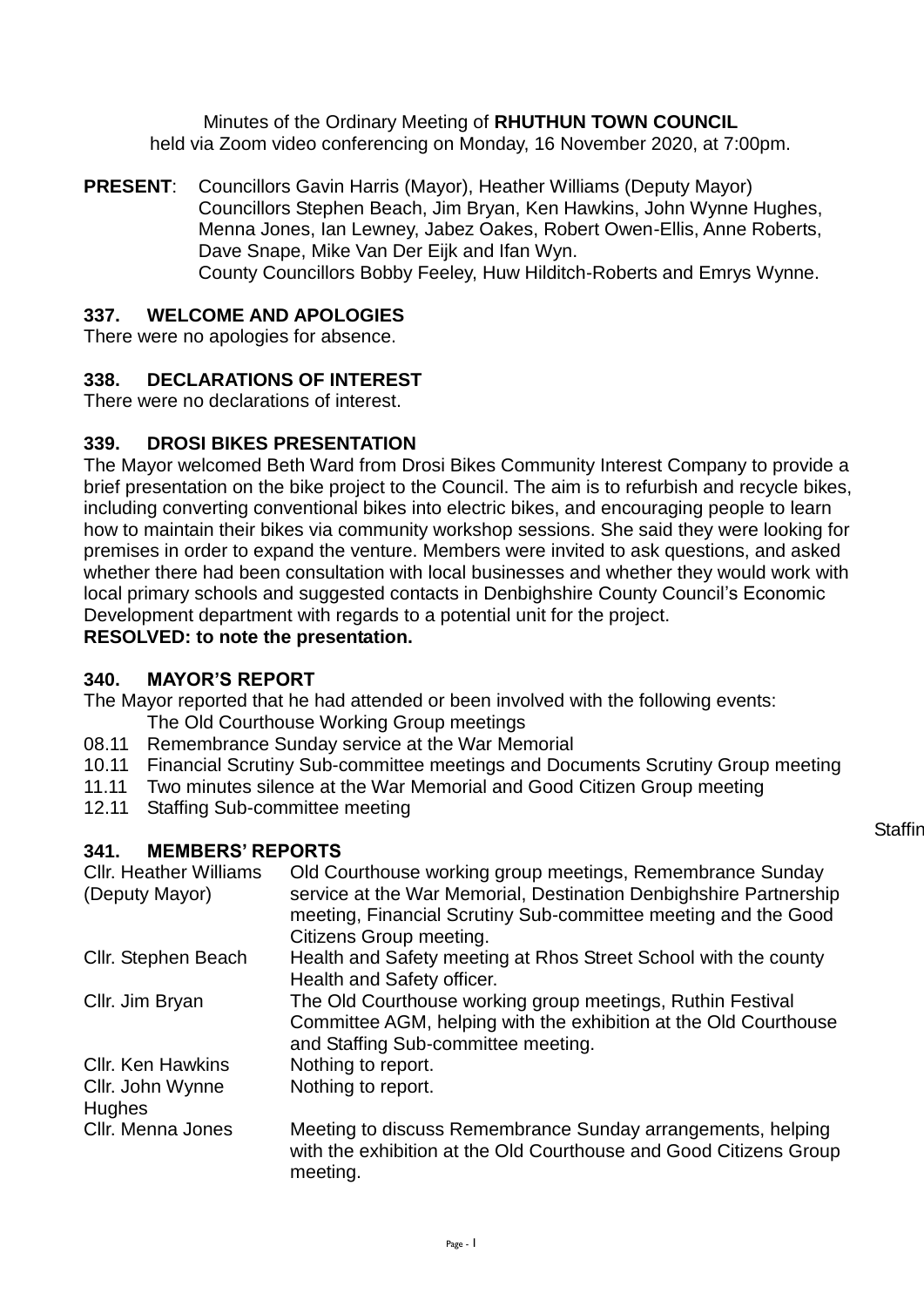| Cllr. Ian Lewney<br><b>Cllr. Jabez Oakes</b><br>Cllr. Robert<br>Owen-Ellis | Nothing to report.<br>Nothing to report.<br>Four Food Bank sessions, Financial Scrutiny Sub-committee<br>meeting, Documents Scrutiny Group and the Staffing Sub-committee<br>meeting.                                                    |
|----------------------------------------------------------------------------|------------------------------------------------------------------------------------------------------------------------------------------------------------------------------------------------------------------------------------------|
| <b>Cllr. Anne Roberts</b>                                                  | Meeting to discuss Remembrance Sunday, helping with the Old<br>Courthouse exhibition, Old Courthouse working group meetings,<br>Financial Scrutiny Sub-committee meeting, Good Citizens Group<br>and the Staffing Sub-committee meeting. |
| Cllr. Dave Snape                                                           | The Old Courthouse working group meetings, Theatr John Ambrose<br>steering group meetings and the Financial Scrutiny Sub-committee<br>meeting.                                                                                           |
| Cllr. Mike Van Der Eik                                                     | Meetings regarding the Incredible Edible project and the proposed<br>Share and Repair Shed.                                                                                                                                              |
| Cllr. Ifan Wyn                                                             | Theatr John Ambrose steering group meetings.                                                                                                                                                                                             |

# **342. RUTHIN COUNTY COUNCILLORS REPORT**

The County Councillors report referred to the feedback regarding the one way system introduced in response to Covid-19 social distancing and promotion of active travel, Denbighshire County Council's draft Climate Change Strategy and the proposed temporary Covid-19 testing centre to be located in Crispin Yard car park.

### **343. MINUTES OF THE PREVIOUS ORDINARY MEETING**

*RESOLVED: that the minutes of the meeting held on 19 October 2020 be received and confirmed as a correct record.* 

### **344. MATTERS ARISING**

The Clerk referred to the letter of thanks to Ruthin Town Council from Denbighshire Citizen's Advice for the financial contribution of £2,000.00 towards its work in Ruthin.

### **345. MINUTES OF THE AMENITIES COMMITTEE**

Members considered the minutes of the meeting held on 2 November 2020. *RESOLVED: that the minutes of the meeting held on 2 November 2020 be confirmed as a correct record.* 

### **346. MINUTES OF THE PLANNING AND DEVELOPMENT COMMITTEE**

Members considered the minutes of the meeting held on 2 November 2020. *RESOLVED: that the minutes of the meeting held on 2 November 2020 be confirmed as a correct record.* 

### **347. MINUTES OF THE GOOD CITIZEN GROUP**

Members considered the minutes of the meeting held on 11 November 2020. *RESOLVED: that the minutes of the meeting held on 11 November 2020 be confirmed as a correct record.* 

### **348. MINUTES OF THE STAFFING SUB-COMMITTEE**

Members considered the minutes of the meeting held on 12 November 2020 and were in favour of the sub-committee's recommendation that the reviewed policies be updated, posted on the website and reviewed annually.

*RESOLVED: that the minutes of the meeting held on 12 November 2020 be confirmed as a*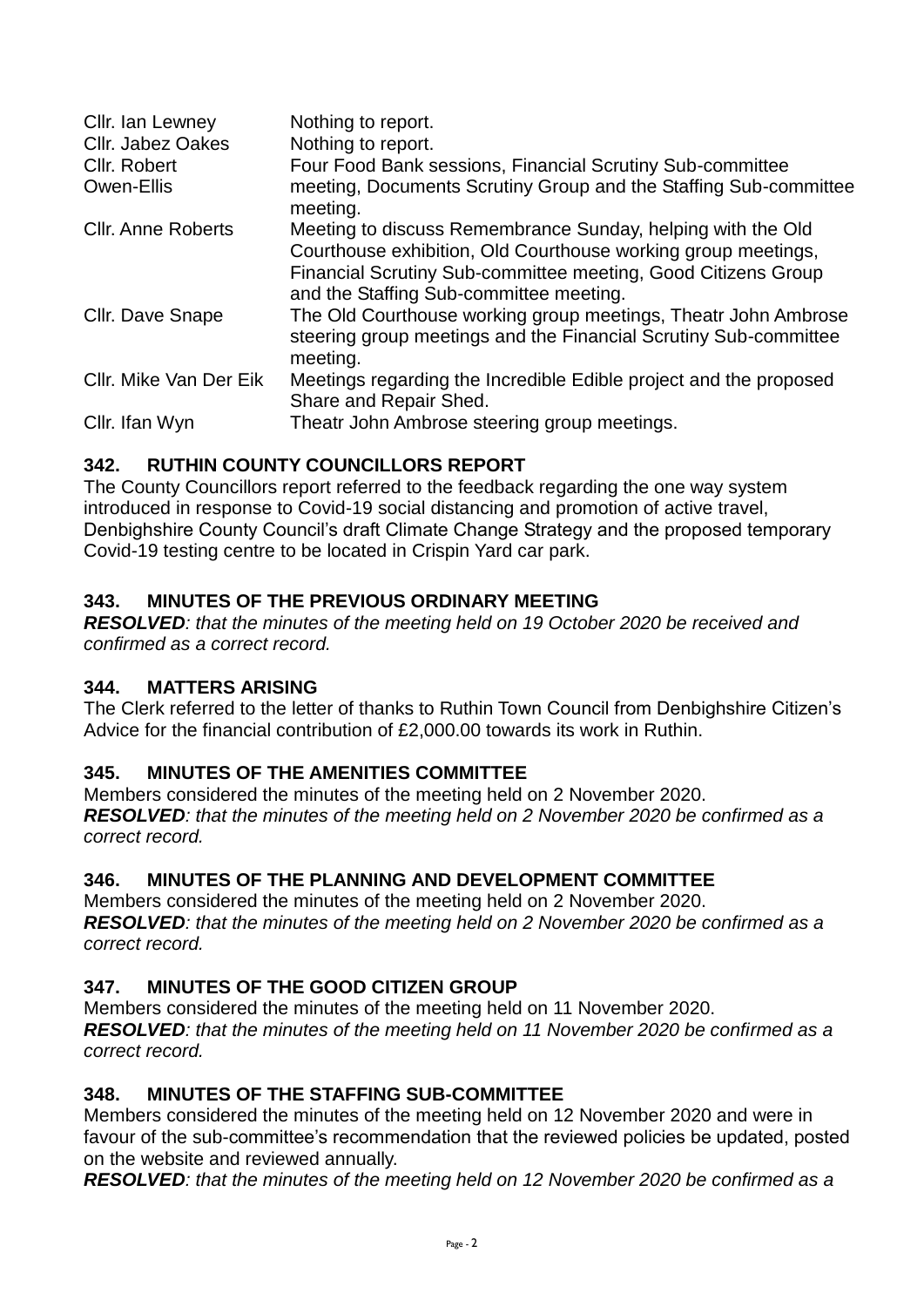*correct record and the recommendation be approved and implemented.* 

# **349. FEEDBACK FROM THE DOCUMENTS SCRUTINY GROUP**

Members were asked to consider the feedback from the Documents Scrutiny Group regarding the Independent Remuneration Panel for Wales' Draft Annual Report. Group members accepted the determinations and recommended that the Town Council introduces a payment of £300 to the Deputy Mayor in accordance with the discretionary payments listed in the report.

*RESOLVED: to accept the feedback and the recommendation to introduce a payment to the Deputy Mayor in the forthcoming civic year.* 

# **350. CO-OPTION OF A TOWN COUNCILLOR**

Members were informed that six candidates had applied for the vacant post. A secret ballot was requested and the Mayor explained that members would receive a Wufoo link that would enable them to vote, with this choice of candidates emailed anonymously to the Clerk. The first vote resulted in a tie between two candidates. A second vote was held to choose between the two candidates and the majority vote was for Ruth Astbury.

*RESOLVED: that Ruth Astbury be co-opted as a member of the Town Council.* 

# **351. YOUTH REPRESENTATIVE ON TOWN COUNCIL**

Councillor John Wynne Hughes had requested this item be included on the agenda. He suggested further information should be gathered with regards to how other communities ensure youth representation on their councils. He offered to lead a task and finish group looking into this.

*RESOLVED: that a task and finish group be established, led by Councillor John Wynne Hughes.* 

# **352. GLASDIR PLANNING APPLICATION**

Members were asked to consider the planning application for affordable homes on land at Glasdir. Members referred to the potential traffic and congestions issues and the impact on the Welsh language and whether the local infrastructure could cope. They also recognised that there was a need for affordable housing in the town and welcomed the fact that the proposed dwellings would be affordable properties.

*RESOLVED: that there was no objection to the planning application. Eight members were in favour, two against and four abstained.* 

# **353. SHARE AND REPAIR SHED PROPOSAL**

It was proposed and seconded that this item be discussed in Part 2 as there was embargoed information to be shared with members.

*RESOLVED: to discuss the item in Part 2.* 

### **354. FREE PARKING DAYS**

Members were informed that Denbigishire County Council was offering five free parking days in the current financial year.

*RESOLVED: to designate the four Saturdays from 28 November leading up to Christmas as free parking days and to allocate a further day in the New Year.*

### **355. COMMUNICATION STRATEGY**

Councillor Dave Snape informed the members that the working group had met and reviewed the policy, taking into account WLGA guidance regarding councillors' use of social media.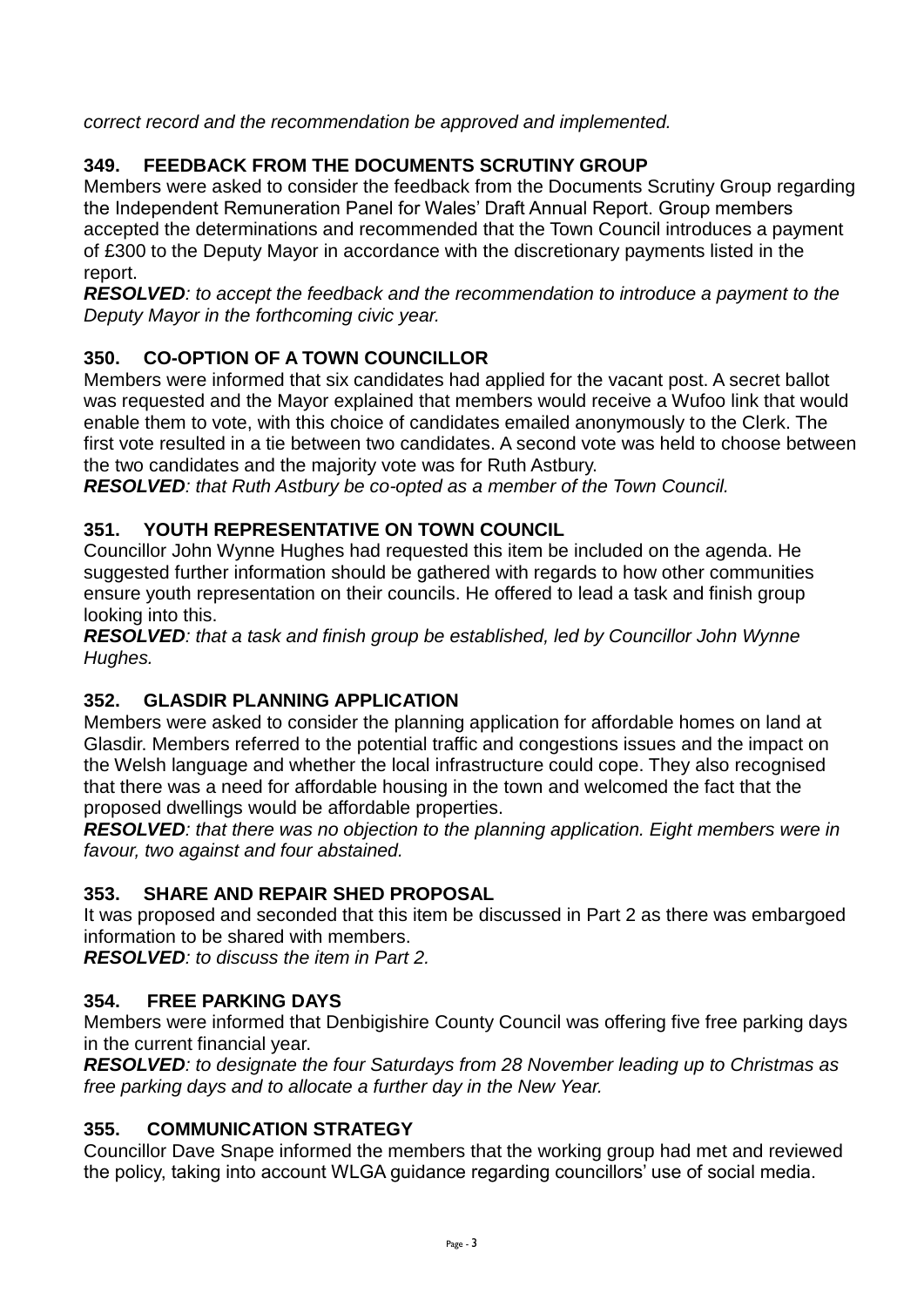They wished to meet once more to finalise the document, and he asked members to send any comments on the draft document to him or the Clerk.

*RESOLVED: to receive a final version of the document at the December Council meeting.*

# **356. UPDATE ON THE OLD COURTHOUSE**

It was proposed and seconded that this item be moved to Part 2 as there was sensitive information to be discussed.

*RESOLVED: to discuss the item in Part 2.* 

### **357. ANNUAL ACCOUNTS 2019-20**

Members were requested to consider and approve the Annual Accounts for 2019-20. Submission of the accounts have been delayed due to circumstances arising from the Covid-19 pandemic. The Clerk thanked Hill & Roberts for their work in preparing the accounts. *RESOLVED: to approve the Annual Accounts, to be signed by the Mayor and Responsible Financial Officers, subject to amending the Town Council's address.*

### **358. ACCOUNTING STATEMENTS**

Members had received a copy of the Accounting and Governance Statements for 2019-20 with the meeting papers. The Clerk read out the statements individually and members replied in the affirmative to each one.

*RESOLVED: to reply yes to all the Accounting and Governance statements and publish the Annual Return on the website.* 

### **359. INTERNAL AUDIT REPORT**

Members were requested to consider the Internal Audit report for 2019-20 from JDH Business Services and the responses from Hill & Roberts.

*RESOLVED: to accept the Internal Audit report and note the actions required in response to the recommendations.*

### **360. FINANCIAL STATEMENT**

Members were requested to receive and approve the financial statement for the period ending 31 October 2020.

*RESOLVED: to receive and approve the financial statement for the period ending 31 October 2020.*

### **361. ACCOUNTS FOR PAYMENT**

*RESOLVED: that payment of the following items be approved.*

| <b>OB</b> | <b>HMRC</b>                      | Income tax and National Insurance -<br>October                                   |          | £560.03   |
|-----------|----------------------------------|----------------------------------------------------------------------------------|----------|-----------|
| <b>OB</b> | Denbighshire Citizen's<br>Advice | Financial assistance towards Ruthin CAB<br>office and working from home service  |          | £2,000.00 |
| <b>OB</b> | <b>HMRC</b>                      | Income tax and National Insurance -<br>November                                  |          | £560.03   |
| <b>OB</b> | <b>Royal British Legion</b>      | Donations towards Remembrance Sunday<br>poppy wreath                             |          | £50.00    |
| <b>OB</b> | <b>IT Williams Ltd</b>           | Transport planters and dispose of green<br>waste                                 | $^\star$ | £722.28   |
| <b>OB</b> | <b>JB Platform Hire Ltd</b>      | Llogi peiriant codi gyda gweithredydd i<br>dynnu'r blodau o fasgedi crog Rhuthun | *        | £280.00   |